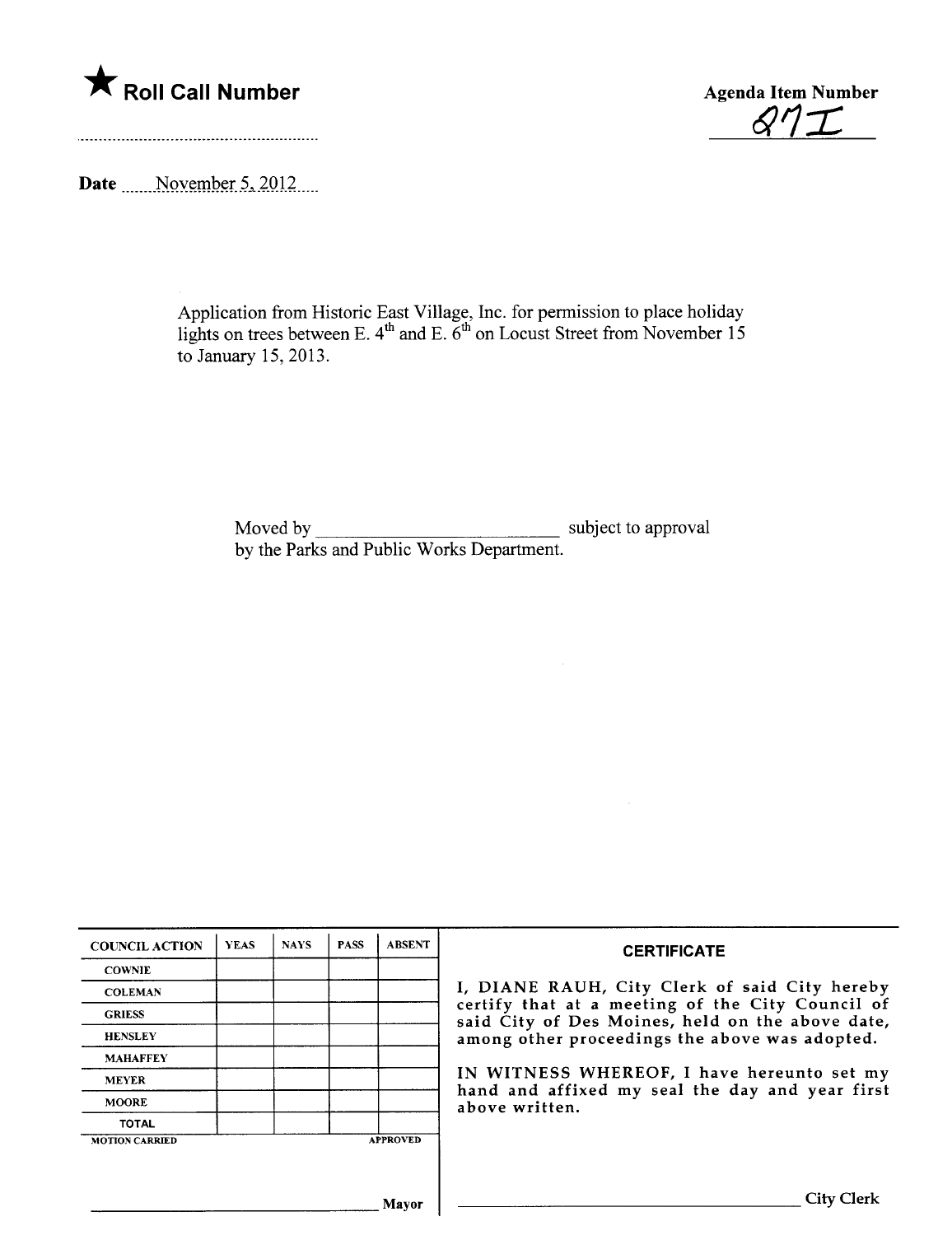

City of Des Moines Application for Permission to Temporarily Place Banner(s) or Item(s) Over/Across Public Street and/or Right-of-Way  $27L$ 

Please submit application 45 days in advance (Print or Type)

| Applicant: Historic East Village, NC.                                                                                      |  |  |  |  |  |  |  |
|----------------------------------------------------------------------------------------------------------------------------|--|--|--|--|--|--|--|
| Address: $\overline{P} \cdot D \cdot B \times$                                                                             |  |  |  |  |  |  |  |
| Alternate Contact MUVIC Tezak<br>Contact Person: Josh Canet                                                                |  |  |  |  |  |  |  |
| Daytime Phone: 515-244-4211 cell Phone: 515-8508-1127                                                                      |  |  |  |  |  |  |  |
| E-Mail Address: josh@jettanulmontey. Gax:                                                                                  |  |  |  |  |  |  |  |
| Date(s) the banner(s) or item(s) will be displayed: $\sqrt{\gamma \sqrt{2}}$ (5 - $\sqrt{\gamma}$                          |  |  |  |  |  |  |  |
| Holida<br>Purpose of the banner(s) or item(s): 2005                                                                        |  |  |  |  |  |  |  |
| Preferred Location: Please provide a map or diagram of the street indicating<br>sights on types better<br>banner location. |  |  |  |  |  |  |  |

How will the banner(s) or item(s) be anchored? Light decorations will be attached to street trees. The lights will not be sinched too tightly around branches and must be removed by February 1,2013.

If you plan to anchor to the utilty pole, please provide written permission from the utilty company or from the City (if poles are City-owned). Such permission is not a substitute for meeting the requirements for receiving this permit.

Size of banner(s) or item(s):

 $N/f$ 

Specifications of banner(s) or item(s):

Type of Material:

Number of grommets used to secure banner or item:

Sketch of banner or item design: Wil you need electricity provided for your item? If electricity is necessary, how would it be obtained: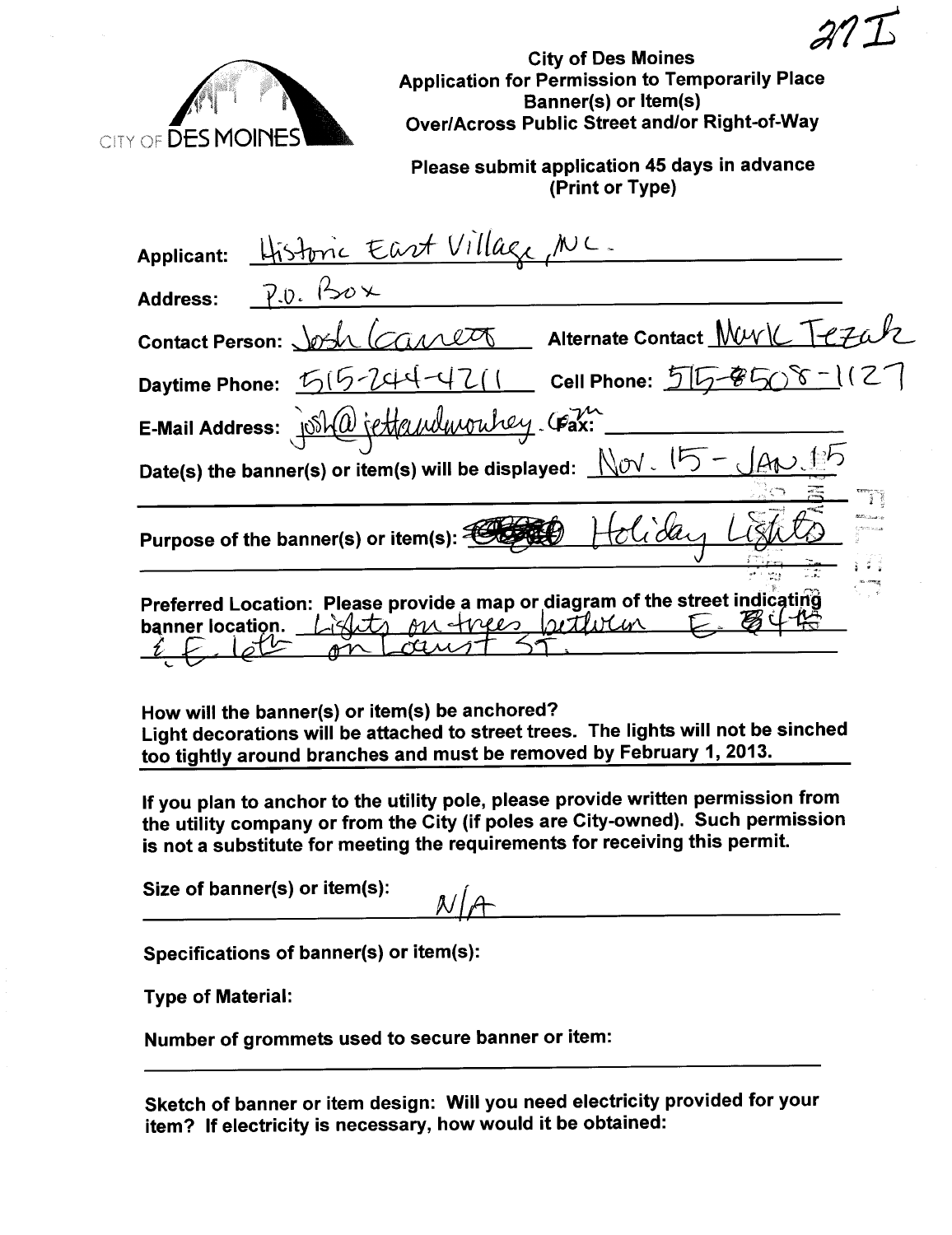Applicant will reimburse City for electricity used and for any maintenance and updating work to electrical system required for the tree lights and wil pay City invoice within 10 days of date of invoice.

Indemnification:

To the fullest extent permitted by law, the Applicant agrees to defend, pay on behalf of, indemnify, and hold harmless the City of Des Moines, Iowa against any and all claims, demands, suites, or loss, including any and all outlay and expense connected therewith, by reason of personal injury, bodily injury or death, and property damage, which arises out of the Applicant erecting, displaying, maintaining and removing banner or item display.

Insurance:

A Certificate of Insurance to demonstrate compliance with these requirements shall be submitted to the City's Risk Management Office. Applicant shall purchase and maintain during the period of the banner or item display, including erection, display and removal of banner or item. General Liabilty Insurance with a limit of no less than \$500,000 per occurrence and/or aggregate, Automobile Liabilty Insurance for owned (if applicable), non-owned and hired vehicles with a limit of no less than \$500,000 per occurrence. Both the General and Automobile Liability Insurance policies shall include Contractual Liability coverage equivalent to that included in a standard ISO Insurance form. If the banner or item display is part of a special event for which a Street Use Permit is granted, the insurance required for the Street Use Permit will be considered to also cover insurance otherwise required for this permit.

Applicant agrees to provide all maintenance and upkeep of the banner(s) or item(s) for the duration that the banner(s) or item(s) is in place. Banner(s) or item(s) may be removed at the expense of the applicant if required by the City. Applicant agrees to provide all maintenance and uphoop of a<br>item(s) for the duration that the banner(s) or item(s) is in plactitem(s) may be removed at the expense of the applicant if req<br>Signature Date

Please return to City Clerk's Office 400 Robert D. Ray Drive Des Moines, IA 50309 Phone: (515)283-4209, Ext. 7 Fax: (515)237-2645

FOR OFFICE USE ONLY:

Traffic Division Approval:

Risk Management Approval:

City Council Approval: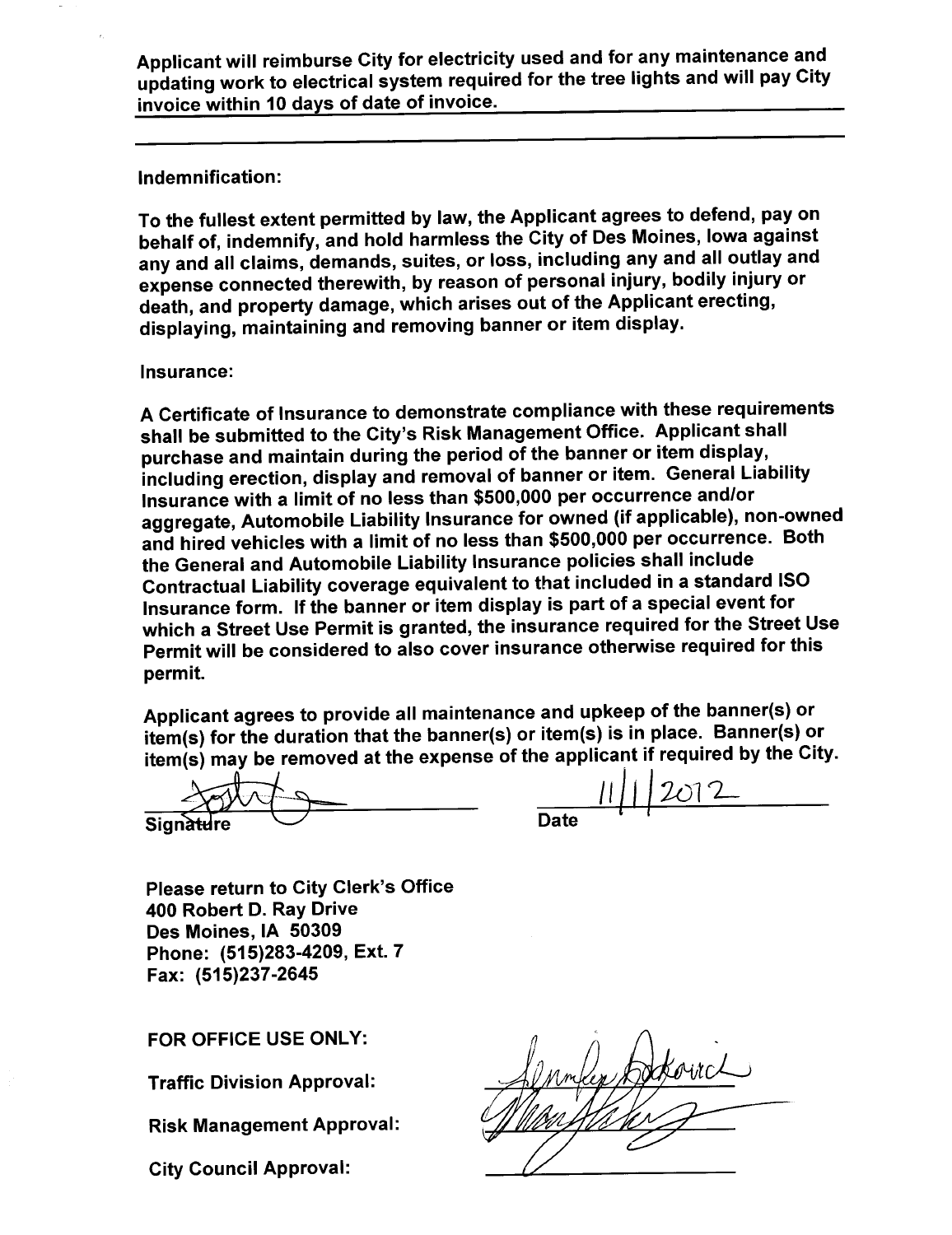## HOLD HARMLESS AGREEMENT AND EVIDENCE OF INSURANCE COVERAGE FOR THE CONSTRUCTION, ERECTION, MAINTENANCE AND REMOVAL OF STREET BANNERS IN CITY OF DES MONES RIGHT-OF-WAY

The undersigned, as an authorized representative of  $\bigcup_{\alpha}$   $\bigcup_{\alpha}$   $\bigcup_{\alpha}$   $\bigcup_{\alpha}$   $\bigcup_{\alpha}$   $\bigcup_{\alpha}$ acknowledges that the organization is a recognized group or association by the City of Des Moines, Iowa, or is a tax-exempt organization under Section 501 (c) (3) of the United States Internal Revenue Code.

On behalf of the organization or association, the undersigned states that the street banners which are the subject of this Agreement shall be placed in an area generally described as:

## For puroses of this Agreement, "street banner" means electric light decorations placed on street trees along East Locust from East 7<sup>th</sup> Street to the Des Moines River.

The organization or association acknowledges and agrees that it will soley provide for the construction, erection, maintenance and removal of street banners and that the City of Des Moines, its employees, agents and assigns shall have no obligation or responsibility whatsoever for the construction, erection, maintenance and removal of the street banners.

The undersigned acknowledges that any and all activity undertaken by any officer, agent, employee, volunteer and/or assign of the organization or association related to the placement of street banners and associated activity in City owned right-of-way pursuant to authorization of the City of Des Moines, Iowa given in Resolution Number 99-991 dated April 5, i 999 is done solely on behalf of the organization or association and that the undersigned, on behalf of the organization or association, releases and holds the City of Des Moines, Iowa, its officers, agents, employees and assigns harmless from any and all damages which may be asserted, claimed, or recovered against the City of Des Moines, Iowa, its officers, agents, employees and assigns by reason of property damage and/or personal injury, including bodily injury, which arises out of or which is in any way connected or associated with the activity undertaken for the construction, erection, maintenance and removal of the street banners from City owned right-of-way.

The organization or association assumes full responsibility for any and all damages or injuries which may result to any person or property by reason of or in connection with the activities undertaken by or on behalf of the organization or association.

The undersigned further acknowledges that any and all officers, agents, employees, volunteers and/or assigns of the organization or association are not employees or contractors of the City of Des Moines, Iowa and are exempt from the coverage (s) provided by Code of Iowa, Chapters 85, 85A, 85B and any succeeding legislation, and that such individuals shall have no right to make a claim for or receive any compensation from the City of Des Moines, Iowa as provided by Code of Iowa Chapters 85, 85A, 85B or any succeeding legislation.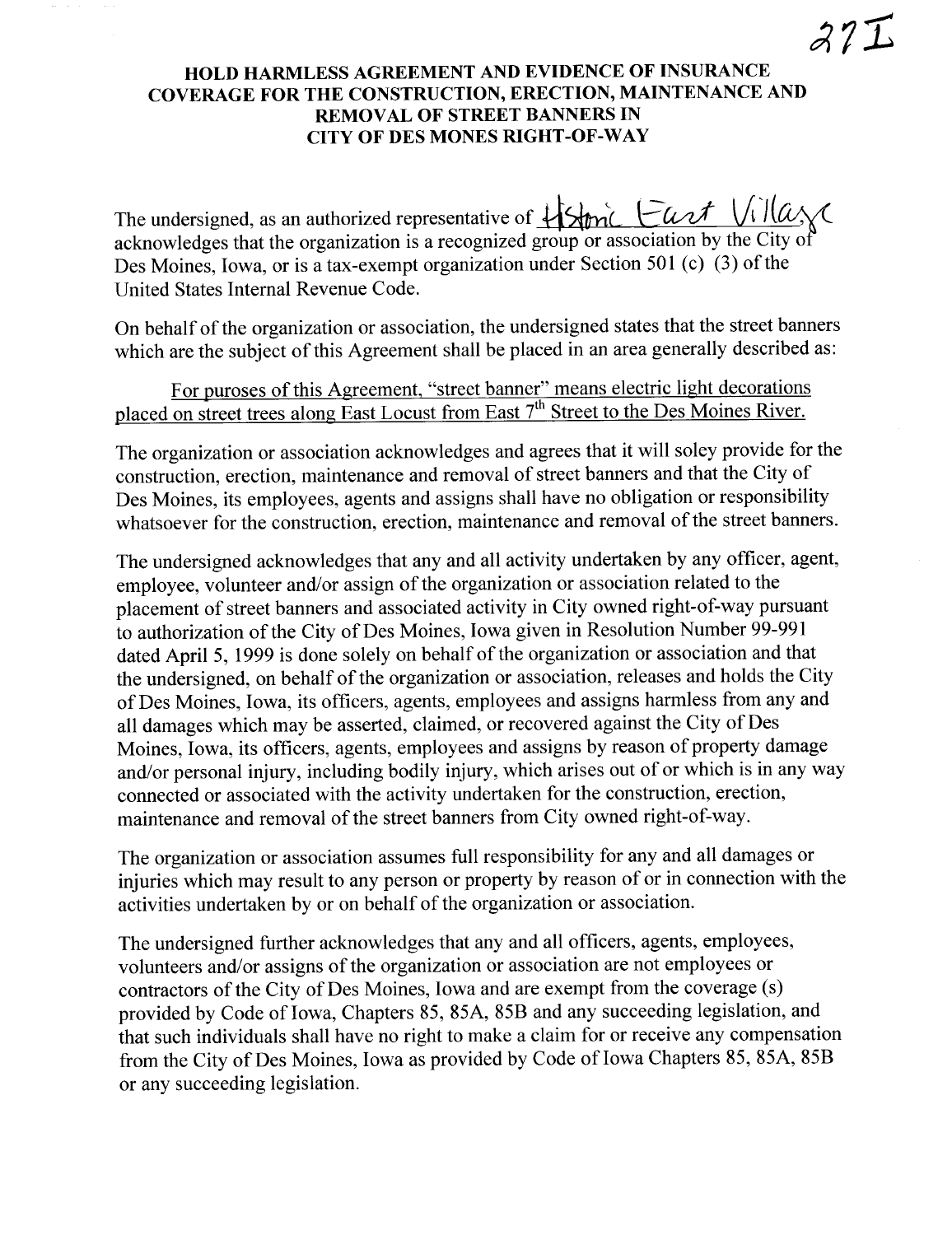The organization or association represents that it has the approval of Mid-American Energy Company to erect street banners on utility or like-poles within the designated area, and that the above-named organization or association has liability insurance (Policy Name and Number  $Acor/d - N51 / 37/ \sqrt{920}$  : ) in full force and effect which names the organization or association, and as an additional insured, the City of Des Moines.

The undersigned further represents that the liability insurance will remain in full force and effect during the period the street banners are located in City owned right-of-way and agrees that upon expiration, termination or otherwise of the liability insurance coverage, or if any of the terms of this Agreement cannot or are not met, the authority of the organization or association to have the street banners placed in City owned right-of-way will immediately terminate and the banners will be removed.

This Hold Harmless Agreement and Evidence of Insurance Coverage is executed on this  $\frac{1}{1}$  day of  $\frac{N\delta V}{\delta M}$   $\frac{N\delta V}{\delta M}$ . 2012 on behalf of and by the authority of The Historic East Village, NC.

Authorized Representative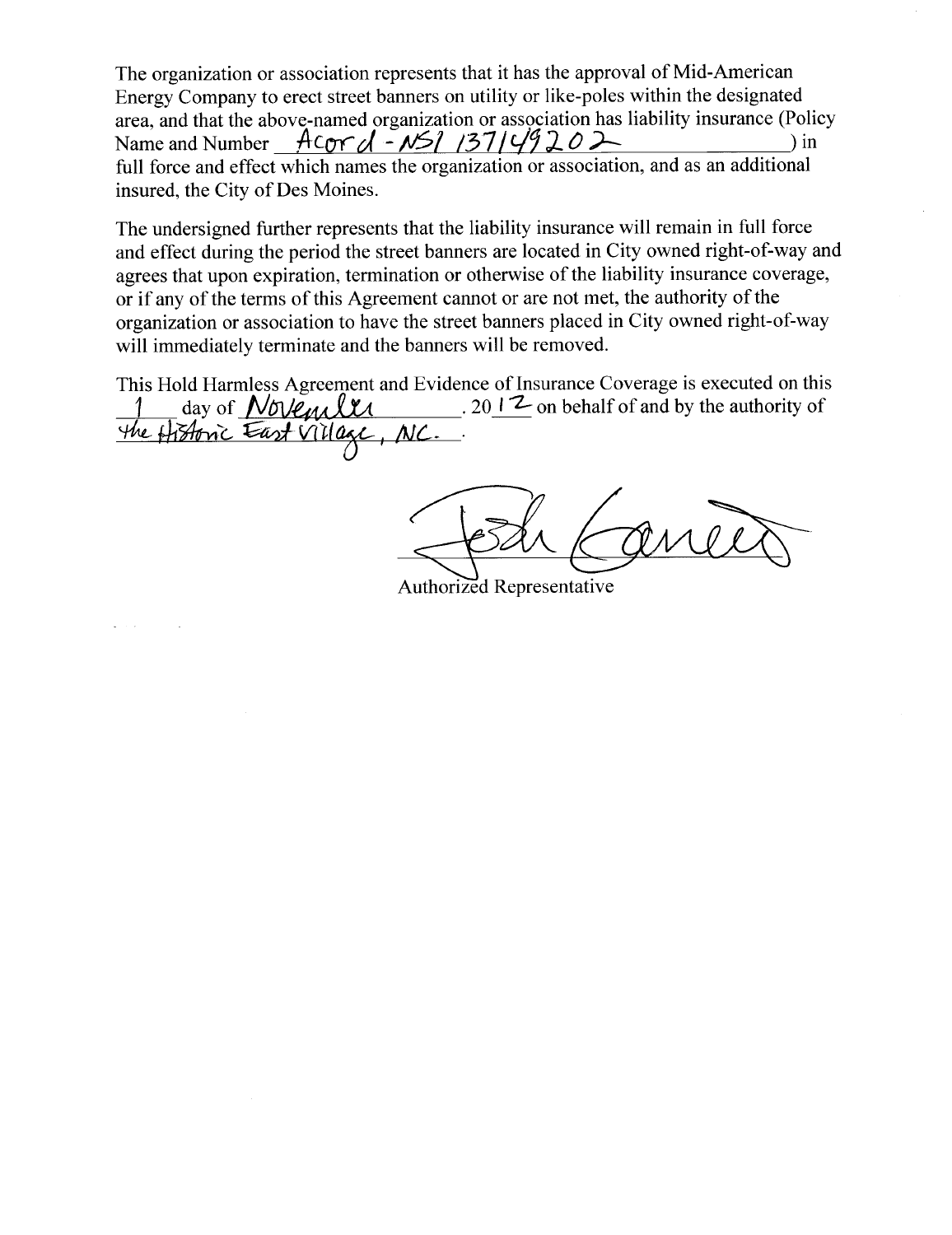|                                                                                               |                     | <i><b>ACORD</b></i>                                                                                                                                                                                                                                                                         |     |                              |                                           |                                                                                                    |                                                | HISTO-1                                                        |                 | )P ID: LM<br>DATE (MM/DD/YYYY) |
|-----------------------------------------------------------------------------------------------|---------------------|---------------------------------------------------------------------------------------------------------------------------------------------------------------------------------------------------------------------------------------------------------------------------------------------|-----|------------------------------|-------------------------------------------|----------------------------------------------------------------------------------------------------|------------------------------------------------|----------------------------------------------------------------|-----------------|--------------------------------|
|                                                                                               |                     |                                                                                                                                                                                                                                                                                             |     |                              | <b>CERTIFICATE OF LIABILITY INSURANCE</b> |                                                                                                    |                                                |                                                                |                 | 11/01/12                       |
|                                                                                               |                     | THIS CERTIFICATE IS ISSUED AS A MATTER OF INFORMATION ONLY AND CONFERS NO RIGHTS UPON THE CERTIFICATE HOLDER. THIS                                                                                                                                                                          |     |                              |                                           |                                                                                                    |                                                |                                                                |                 |                                |
|                                                                                               |                     | CERTIFICATE DOES NOT AFFIRMATIVELY OR NEGATIVELY AMEND, EXTEND OR ALTER THE COVERAGE AFFORDED BY THE POLICIES<br>BELOW. THIS CERTIFICATE OF INSURANCE DOES NOT CONSTITUTE A CONTRACT BETWEEN THE ISSUING INSURER(S), AUTHORIZED                                                             |     |                              |                                           |                                                                                                    |                                                |                                                                |                 |                                |
|                                                                                               |                     | REPRESENTATIVE OR PRODUCER, AND THE CERTIFICATE HOLDER.                                                                                                                                                                                                                                     |     |                              |                                           |                                                                                                    |                                                |                                                                |                 |                                |
|                                                                                               |                     | IMPORTANT: If the certificate holder is an ADDITIONAL INSURED, the policy(ies) must be endorsed. If SUBROGATION IS WAIVED, subject to<br>the terms and conditions of the policy, certain policies may require an endorsement. A statement on this certificate does not confer rights to the |     |                              |                                           |                                                                                                    |                                                |                                                                |                 |                                |
|                                                                                               |                     | certificate holder in lieu of such endorsement(s).                                                                                                                                                                                                                                          |     |                              |                                           | CONTACT                                                                                            |                                                |                                                                |                 |                                |
| <b>PRODUCER</b>                                                                               |                     | Jester Insurance Services. Inc                                                                                                                                                                                                                                                              |     |                              | 515-243-2707<br>515-243-6862              | NAME:<br><b>PHONE</b>                                                                              |                                                | FAX                                                            |                 |                                |
| 303 Watson Powell, Jr. Way<br>P. O. Box 4779                                                  |                     |                                                                                                                                                                                                                                                                                             |     |                              |                                           | (A/C, No):<br>(A/C, No, Ext):<br><b>E-MAIL</b><br><b>ADDRESS:</b>                                  |                                                |                                                                |                 |                                |
| Des Moines, IA 50305-4779<br>Melissa R Kauffman, CIC                                          |                     |                                                                                                                                                                                                                                                                                             |     |                              | INSURER(S) AFFORDING COVERAGE             |                                                                                                    |                                                |                                                                | NAIC#           |                                |
|                                                                                               |                     |                                                                                                                                                                                                                                                                                             |     |                              |                                           | <b>INSURER A: National Specialty Insurance</b>                                                     |                                                |                                                                |                 |                                |
| <b>INSURED</b>                                                                                |                     | Historic East Village (HEV),<br>Inc.                                                                                                                                                                                                                                                        |     |                              |                                           | <b>INSURER B:</b>                                                                                  |                                                |                                                                |                 |                                |
|                                                                                               |                     | <b>PO Box 1782</b><br>Des Moines, IA 50305                                                                                                                                                                                                                                                  |     |                              |                                           | <b>INSURER C:</b><br><b>INSURER D:</b>                                                             |                                                |                                                                |                 |                                |
|                                                                                               |                     |                                                                                                                                                                                                                                                                                             |     |                              |                                           | <b>INSURER E:</b>                                                                                  |                                                |                                                                |                 |                                |
|                                                                                               |                     |                                                                                                                                                                                                                                                                                             |     |                              |                                           | <b>INSURER F:</b>                                                                                  |                                                |                                                                |                 |                                |
|                                                                                               |                     | <b>COVERAGES</b><br>THIS IS TO CERTIFY THAT THE POLICIES OF INSURANCE LISTED BELOW HAVE BEEN ISSUED TO THE INSURED NAMED ABOVE FOR THE POLICY PERIOD                                                                                                                                        |     |                              | <b>CERTIFICATE NUMBER:</b>                |                                                                                                    |                                                | <b>REVISION NUMBER:</b>                                        |                 |                                |
|                                                                                               |                     | INDICATED. NOTWITHSTANDING ANY REQUIREMENT, TERM OR CONDITION OF ANY CONTRACT OR OTHER DOCUMENT WITH RESPECT TO WHICH THIS<br>CERTIFICATE MAY BE ISSUED OR MAY PERTAIN, THE INSURANCE AFFORDED BY THE POLICIES DESCRIBED HEREIN IS SUBJECT TO ALL THE TERMS,                                |     |                              |                                           |                                                                                                    |                                                |                                                                |                 |                                |
|                                                                                               |                     | EXCLUSIONS AND CONDITIONS OF SUCH POLICIES. LIMITS SHOWN MAY HAVE BEEN REDUCED BY PAID CLAIMS.                                                                                                                                                                                              |     |                              |                                           |                                                                                                    |                                                |                                                                |                 |                                |
| <b>INSR<br/>LTR</b>                                                                           |                     | <b>TYPE OF INSURANCE</b>                                                                                                                                                                                                                                                                    |     | <b>ADDL SUBR</b><br>INSR WVD | POLICY NUMBER                             | <b>POLICY EFF</b>                                                                                  | <b>POLICY EXP</b><br>(MM/DD/YYYY) (MM/DD/YYYY) | LIMITS                                                         |                 |                                |
| А                                                                                             | X                   | <b>GENERAL LIABILITY</b><br>COMMERCIAL GENERAL LIABILITY                                                                                                                                                                                                                                    | X   |                              | NSI 137149202                             | 09/10/12                                                                                           | 09/10/13                                       | <b>EACH OCCURRENCE</b><br>DAMAGE TO RENTED                     | \$<br>\$        | 1,000,000<br>100,000           |
|                                                                                               |                     | <b>CLAIMS-MADE</b><br><b>OCCUR</b>                                                                                                                                                                                                                                                          |     |                              |                                           |                                                                                                    |                                                | PREMISES (Ea occurrence)<br>MED EXP (Any one person)           | \$              | Excluded                       |
|                                                                                               |                     |                                                                                                                                                                                                                                                                                             |     |                              |                                           |                                                                                                    |                                                | PERSONAL & ADV INJURY                                          | \$              | 1,000,000                      |
|                                                                                               |                     |                                                                                                                                                                                                                                                                                             |     |                              |                                           |                                                                                                    |                                                | <b>GENERAL AGGREGATE</b>                                       | \$              | 2,000,000                      |
| GEN'L AGGREGATE LIMIT APPLIES PER:                                                            |                     | PRO-<br>JECT                                                                                                                                                                                                                                                                                |     |                              |                                           |                                                                                                    |                                                | PRODUCTS - COMP/OP AGG                                         | \$<br>\$        | 2,000,000                      |
|                                                                                               |                     | <b>POLICY</b><br>LOC<br><b>AUTOMOBILE LIABILITY</b>                                                                                                                                                                                                                                         |     |                              |                                           |                                                                                                    |                                                | <b>COMBINED SINGLE LIMIT</b><br>(Ea accident)                  | ${\bf \hat{s}}$ | 1,000,000                      |
| A                                                                                             |                     | ANY AUTO                                                                                                                                                                                                                                                                                    |     |                              | NSI 137149202                             | 09/10/12                                                                                           | 09/10/13                                       | BODILY INJURY (Per person)                                     | \$              |                                |
|                                                                                               |                     | ALL OWNED<br><b>SCHEDULED</b><br>AUTOS<br><b>AUTOS</b><br><b>NON-OWNED</b>                                                                                                                                                                                                                  |     |                              |                                           |                                                                                                    |                                                | BODILY INJURY (Per accident)   \$<br>PROPERTY DAMAGE           |                 |                                |
|                                                                                               | x.                  | X.<br><b>HIRED AUTOS</b><br><b>AUTOS</b>                                                                                                                                                                                                                                                    |     |                              |                                           |                                                                                                    |                                                | (Per accident)                                                 | \$<br>\$        |                                |
|                                                                                               | X                   | <b>UMBRELLA LIAB</b><br>$\mathsf{x}$<br><b>OCCUR</b>                                                                                                                                                                                                                                        |     |                              |                                           |                                                                                                    |                                                | <b>EACH OCCURRENCE</b>                                         | \$              | 1,000,000                      |
| A                                                                                             |                     | <b>EXCESS LIAB</b><br><b>CLAIMS-MADE</b>                                                                                                                                                                                                                                                    |     |                              | NUI 1371499 02                            | 09/10/12                                                                                           | 09/10/13                                       | <b>AGGREGATE</b>                                               | \$              | 1,000,000                      |
|                                                                                               |                     | DED<br><b>RETENTION \$</b><br><b>WORKERS COMPENSATION</b>                                                                                                                                                                                                                                   |     |                              |                                           |                                                                                                    |                                                | Pers/Adv<br>WC STATU-<br>OTH-                                  | \$              | 1,000,000                      |
|                                                                                               |                     | AND EMPLOYERS' LIABILITY<br>Y / N<br>ANY PROPRIETOR/PARTNER/EXECUTIVE                                                                                                                                                                                                                       |     |                              |                                           |                                                                                                    |                                                | <b>TORY LIMITS</b><br>ER.<br>E.L. EACH ACCIDENT                | \$              |                                |
|                                                                                               |                     | OFFICER/MEMBER EXCLUDED?<br>(Mandatory in NH)                                                                                                                                                                                                                                               | N/A |                              |                                           |                                                                                                    |                                                | E.L. DISEASE - EA EMPLOYEE \$                                  |                 |                                |
|                                                                                               |                     | If yes, describe under<br>DESCRIPTION OF OPERATIONS below                                                                                                                                                                                                                                   |     |                              |                                           |                                                                                                    |                                                | E.L. DISEASE - POLICY LIMIT   \$                               |                 |                                |
|                                                                                               |                     |                                                                                                                                                                                                                                                                                             |     |                              |                                           |                                                                                                    |                                                |                                                                |                 |                                |
|                                                                                               |                     |                                                                                                                                                                                                                                                                                             |     |                              |                                           |                                                                                                    |                                                |                                                                |                 |                                |
|                                                                                               |                     | DESCRIPTION OF OPERATIONS / LOCATIONS / VEHICLES (Attach ACORD 101, Additional Remarks Schedule, if more space is required)<br>The certificate holder is added as additional insured as respects lights                                                                                     |     |                              |                                           |                                                                                                    |                                                |                                                                |                 |                                |
|                                                                                               |                     | being hung on the trees from East 7th street on Locust to the Des Moines<br>River Governmental Immunities applies (See Notes)                                                                                                                                                               |     |                              |                                           |                                                                                                    |                                                |                                                                |                 |                                |
|                                                                                               |                     |                                                                                                                                                                                                                                                                                             |     |                              |                                           |                                                                                                    |                                                |                                                                |                 |                                |
|                                                                                               |                     |                                                                                                                                                                                                                                                                                             |     |                              |                                           |                                                                                                    |                                                |                                                                |                 |                                |
|                                                                                               |                     |                                                                                                                                                                                                                                                                                             |     |                              |                                           |                                                                                                    |                                                |                                                                |                 |                                |
|                                                                                               |                     |                                                                                                                                                                                                                                                                                             |     |                              |                                           |                                                                                                    |                                                |                                                                |                 |                                |
|                                                                                               |                     | <b>CERTIFICATE HOLDER</b>                                                                                                                                                                                                                                                                   |     |                              |                                           | <b>CANCELLATION</b>                                                                                |                                                |                                                                |                 |                                |
| <b>DESMOIN</b><br><b>City of Des Moines</b><br>400 Robert D Ray Drive<br>Des Moines, IA 50309 |                     |                                                                                                                                                                                                                                                                                             |     |                              |                                           |                                                                                                    |                                                | SHOULD ANY OF THE ABOVE DESCRIBED POLICIES BE CANCELLED BEFORE |                 |                                |
|                                                                                               |                     |                                                                                                                                                                                                                                                                                             |     |                              |                                           | THE EXPIRATION DATE THEREOF, NOTICE WILL BE DELIVERED IN<br>ACCORDANCE WITH THE POLICY PROVISIONS. |                                                |                                                                |                 |                                |
|                                                                                               |                     |                                                                                                                                                                                                                                                                                             |     |                              |                                           |                                                                                                    |                                                |                                                                |                 |                                |
|                                                                                               | Willison R Keuffner |                                                                                                                                                                                                                                                                                             |     |                              |                                           |                                                                                                    |                                                |                                                                |                 |                                |
|                                                                                               |                     |                                                                                                                                                                                                                                                                                             |     |                              |                                           |                                                                                                    |                                                | © 1988-2010 ACORD CORPORATION. All rights reserved.            |                 |                                |

The ACORD name and logo are registered marks of ACORD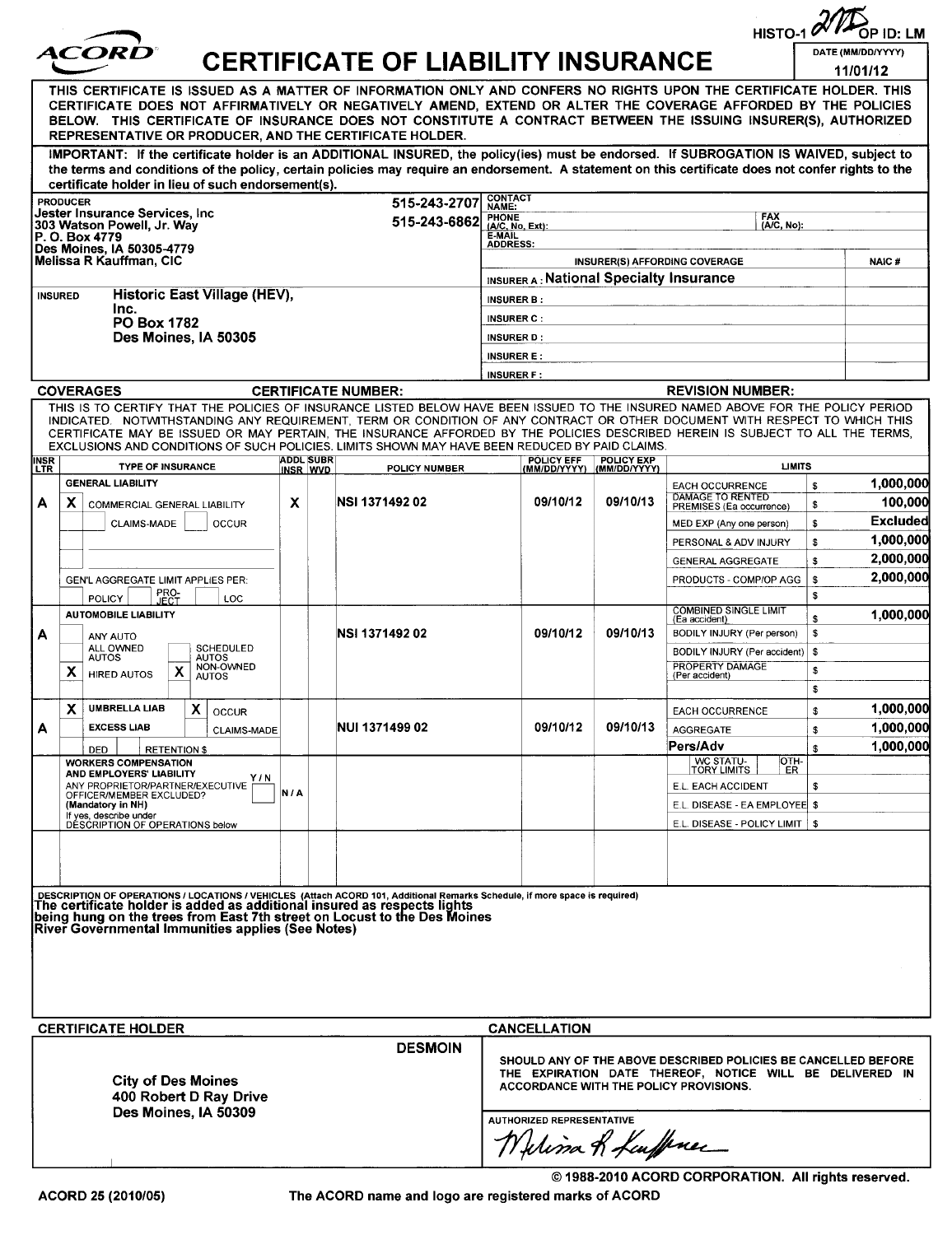| <b>NOTEPAD</b> | INSURED'S NAME Historic East Village (HEV),                                                                                                                                                                                             | HISTO-1<br>OP ID: LM | PAGE 2<br>DATE 11/01/12 |
|----------------|-----------------------------------------------------------------------------------------------------------------------------------------------------------------------------------------------------------------------------------------|----------------------|-------------------------|
|                | The Company and the Insured expressly agree and state that the purchase of<br>this policy of insurance by the insured does not provide coverage for<br>torts specified in lowa Code 670.4 and that the Insured does not waive any<br>of |                      |                         |
|                |                                                                                                                                                                                                                                         |                      |                         |
|                |                                                                                                                                                                                                                                         |                      |                         |
|                |                                                                                                                                                                                                                                         |                      |                         |
|                |                                                                                                                                                                                                                                         |                      |                         |
|                |                                                                                                                                                                                                                                         |                      |                         |
|                |                                                                                                                                                                                                                                         |                      |                         |
|                |                                                                                                                                                                                                                                         |                      |                         |
|                |                                                                                                                                                                                                                                         |                      |                         |